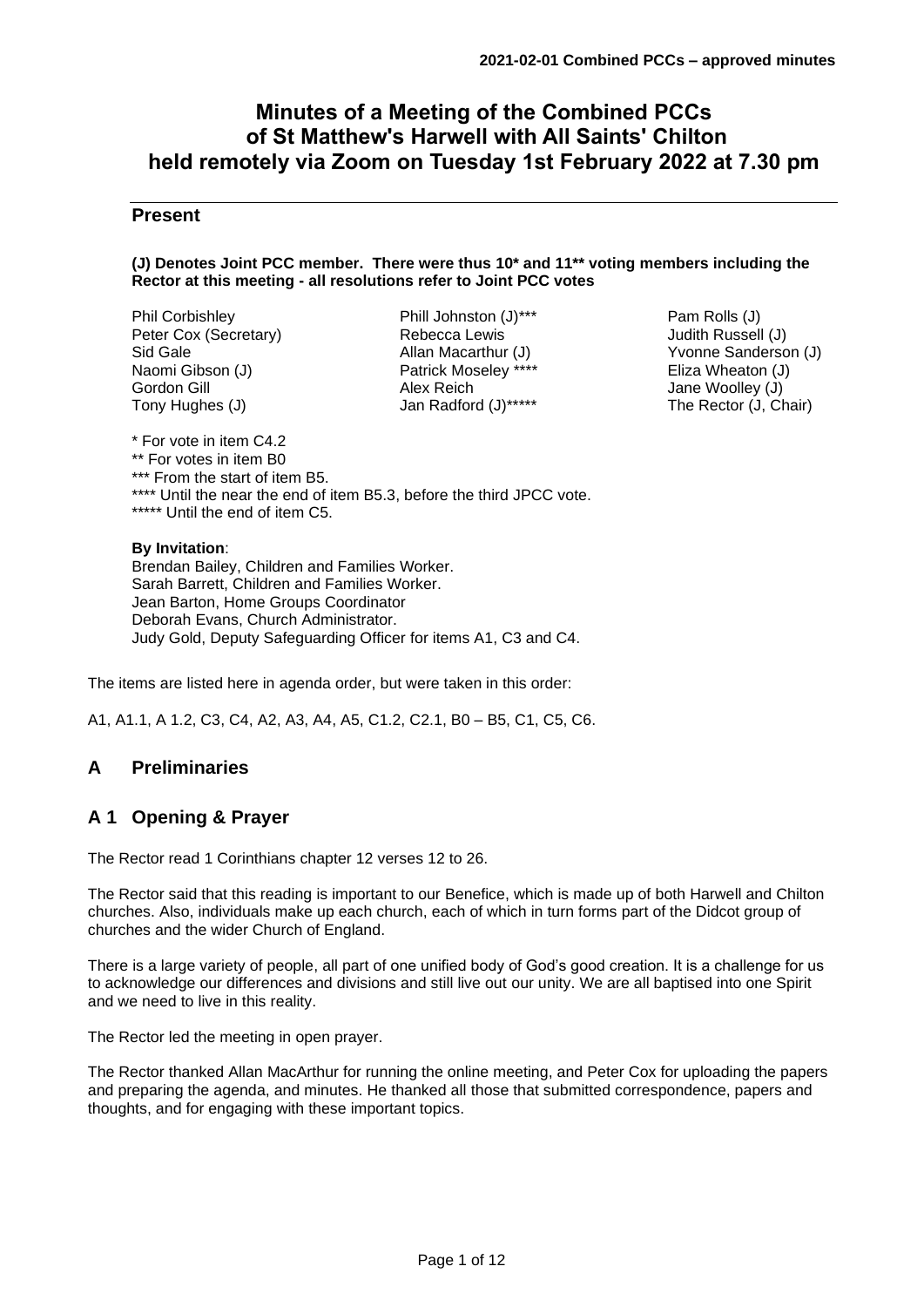# **A 1.1 Agenda Items and Order**

The Rector said that item B0 "Proposed Changes to the Service Pattern" is the main item for discussion and decision. Staff and Leadership also requires a decision. The rest of the items are for information and urgent questions only. The reports are for noting.

The Safeguarding item will be taken next, so the Safeguarding Officer can then leave. **No Objections.**

# **A 2 Apologies for Absence**

Apologies were received from: Hazel Benton (J), Stuart Gibson (J), Carol Pigott (J) and John Pigott.

Michelle Walker was absent.

Helen Brook had also been invited as a member of the SLT, but was absent.

# **A 3 Minutes of Previous Meetings**

Paper D refers: August 2021 Extraordinary Combined PCC Meeting Minutes for approval.

The Secretary said that here were the following corrections from draft 2 to the "for approval" version:

Section "**PROPOSALS 2,3, and 4"**:

" Three linked proposals were made by Alex Reich:" is changed to "Three linked proposals were made:"

### **Section "VOTING ON PROPOSALS 2 to 5:"**

**Chilton**

**Proposal 2 Resolution:** Proposer changed from "Alex Reich" to "Pam Rolls". Abstentions changed from 3 to 4.

#### **Harwell**

**Proposal 3 Resolution:** Proposer changed from "Alex Reich" to "Tony Hughes". Abstentions changed from 3 to 4.

#### **Section "PROPOSAL 4 WEEKDAY SERVICES:**"

The first line is changed from "Following discussion, it was proposed that.." to " "Following discussion, Allan MacArthur proposed that.."

There were no further corrections. The minutes were approved.

As this meeting was held on-line, the minutes will be signed by the Secretary and Rector in due course.

The Rector said that the minutes of the October 2021 Extraordinary Combined PCC Meeting were not quite ready to circulate so would be approved via email in due course.

# **A4 Actions / Matters arising**

Paper U refers. The matters arising are:

# **STATUS OF ACTIONS AND MATTERS ARISING AS OF 30th JANUARY 2022**

### **FROM APRIL 2019 MEETING:**

#### **ITEM B 2.4.3 Didcot Emergency Foodbank**

Heading 2: Response to Emergency Appeals. **Action:** World Mission Group to consider giving to disaster appeals, and restricted giving to World Mission, **Status:** In hand. **Status October 2021 – see World Mission Group Item**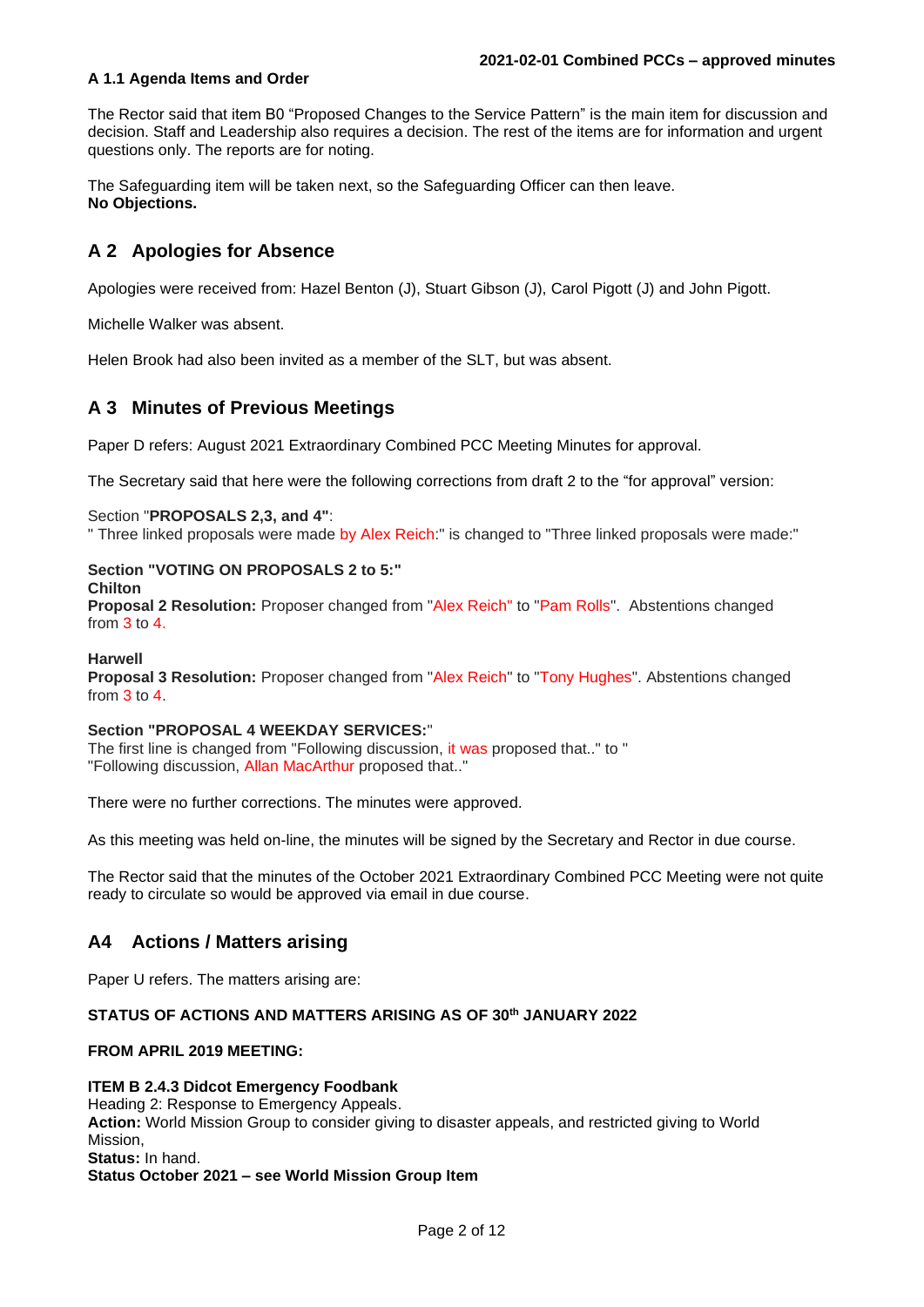#### **FROM THE JULY 2019 MEETING:**

#### **ITEM B 4.2 Proposed Albania Partnership Action:** World Mission Group to submit a paper on the proposal to support the Mission in Shkoze to the October Combined PCC meeting. **Status:** In hand. **Status October 2021 – see World Mission Group Item**

#### **FROM THE OCTOBER 2021 MEETING**

#### **ITEM B 0.1 Discerning a Vision and Priorities and Lead Academy Update**

**Awayday heading. Action:** Rector to check availability for the Centre for Reflection **Status: DONE**

**ITEM B 2.1b Central Courses e.g. Bible, Lent, Advent Action:** Rector to plan Advent Central **Status: DONE**

# **ITEM B4 World Mission**

**World Mission Budget Action**: Individual PCC Secretaries to add to (November IPCC) Agenda. **Status: DONE**

**ITEM: C 2.1 Update and Plans and Benefice Parish Share** Action: Individual PCC Secretaries to add to (November PCC) Agenda. **Status: DONE.**

The Rector said that all items were closed or in hand.

# **A 5 Annual Schedule Items**

The annual schedule items on the agenda are: C1.2 Data Protection and C2 Benefice Share – both carried over from previous meetings.

# **A6 Other Joint Issues**

There were none.

# **B Mission Strands**

# **B 0 2020 Vision**

#### **B 0.1 Thanks to Rev. Jonathan Mobey**

Judith Russell said that we should take this opportunity to thank Jonathan for his ministry, encouragement and enthusiastic leadership. We will miss him. We also thank him for all he has done for the Children and Families work during his time here.

Jonathan replied that he appreciated Judith's kind words. He was sad to be going, but there is no good time to go. He is not quite gone yet, and when he does, he and his family will be living nearby for a while.

#### **B 0.2 Vacancy arrangements and new Rector Appointment Process and B 0.3 Potentially petitioning the Bishop for incumbency**

Judith Russell reported that the Churchwardens have met David Tyler, Associate Archdeacon, Charles Chadwick, Parish Development Advisor, David Rice Area Dean and Gordon Gill, Deanery Lay Chair to talk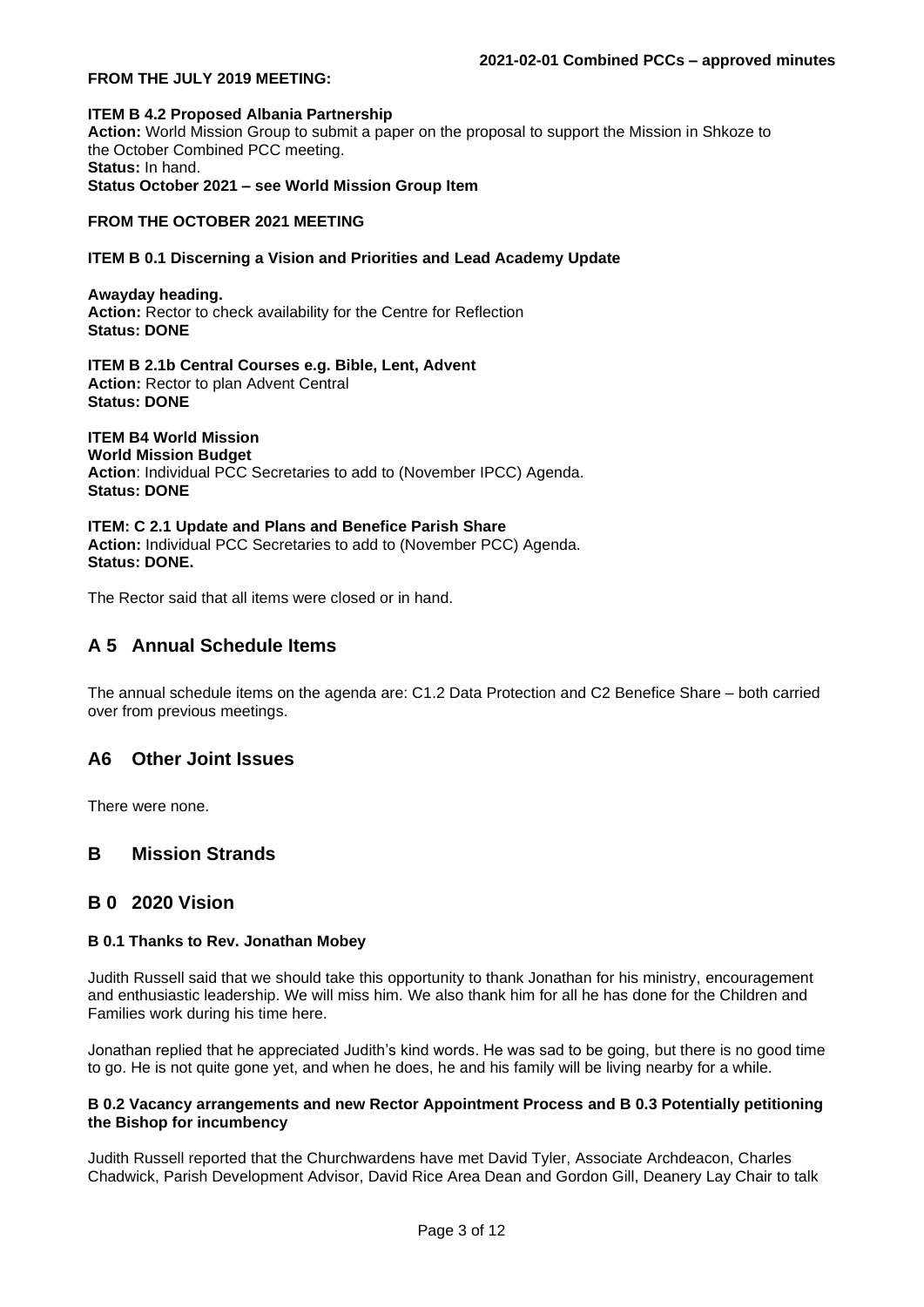#### **2021-02-01 Combined PCCs – approved minutes**

through the procedure. The Churchwardens decided to do this much earlier than is usual. Current Diocese practice is for vacancies to remain open for at least a year, but this may not be the case for us.

There is no indication yet of whether the Rector's replacement will be another incumbent or a Priest in Charge. The Deanery will meet in the next couple of months to discuss this.

The Churchwardens also need to consult with the Patrons of each church – For All Saints' church this is the Diocesan Board of Patronage, and for St. Matthew's this is the Church Pastoral Aid Society (CPAS). The Churchwardens have discussed petitioning the Bishop with CPAS.

Allan MacArthur said that we should brief Gordon Gill for any meetings in the near future.

The Rector said that people are asking about his replacement so he with the Churchwardens should put an explanation in an upcoming email.

#### **ACTION: Rector or Churchwardens to put Vacancy information in a Newsletter**

It was stated that David Rice has reached the end of his 5-year term as Area Dean.

### **B 0.4 Deciding future "facing" of Benefice into Greater Didcot or not (linked to incumbency vs Priest in Charge)**

See item C5.2.

#### **B 0.5 Financial impact**

Paper K refers – Statement by the Treasurers that they will safeguard all current provisions and will report back when proposals are complete.

No comments.

#### **B 0.6 Lead Academy update**

No report or comments.

# **B 1 Children, Youth and Families**

#### **B 1.1 Update and Plans**

Paper M refers: CFW End of Year Report 2021: Activities including: Weekly Sunday Groups and Services, Fledgelings, Holiday Club, Schools, Christmas, Light Party and Remembrance. Also, Actions for 2022.

#### **Fledgelings**

Sarah Barrett reported that Harwell Fledgelings is becoming very popular with around 65 people attending each week. It is very exciting, there has not been any advertising – it is all by word of mouth. Moving to St Matthew's church was a good idea as it is warm and welcoming and the Church Hall only holds 25. She thanked the PCCs for the use of the building.

Brendan Bailey reported that Chilton Fledgelings is also popular with 30 people attending one week and is nearing the capacity of the Chilton Community room.

#### **Schools**

Sarah Barrett reported that she is hopeful about Schools work. This continues at Harwell School but has been quiet at Chilton, though the stand-in head is enthusiastic. The Rector said that he is involved in the recruitment of the new head teacher at Chilton.

The Rector said that the report is very encouraging. It includes a lot of work, there is more that is not mentioned – the pastoral work around Fledgelings is having a really significant and positive impact.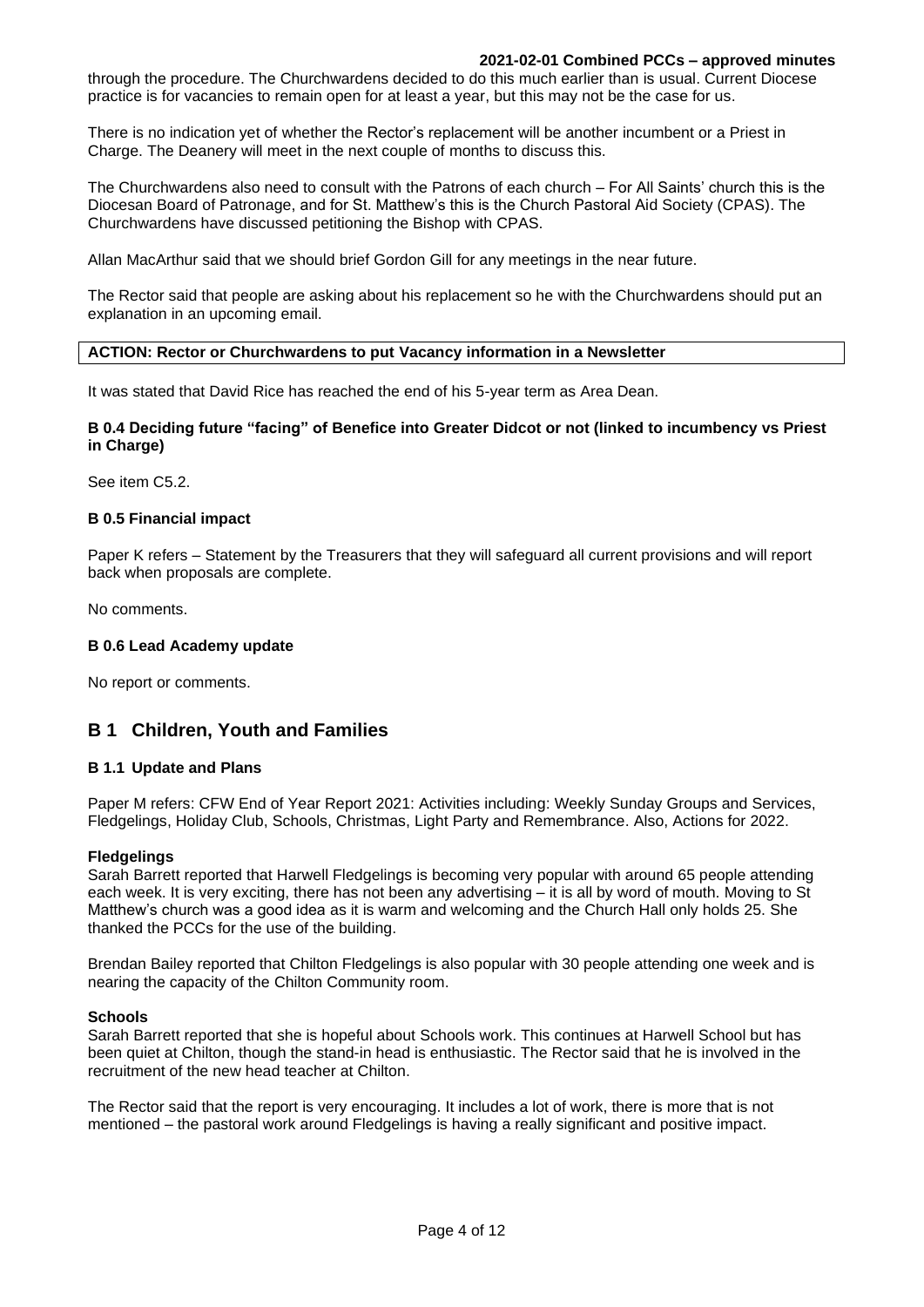These papers refer: Paper F: Information about the Trust and Trustees. Paper G: Fundraising Strategy. Paper H: Fundraising Letter Example.

Questions:

*Has there been PCC agreement for the transfer of the Children and Families Workers to the Trust.* The Rector said that this had been discussed at previous Combined PCC meetings.

*Could people (especially those who contributed to the funding) now be informed about this and where the CFWs will be working?*

The Rector said that the Children and Families Workers continue to do Christian Families Work in the benefice. The funding used to go through the PCC. It will now be channelled from the PCCs to the Trust. The Trust is now the formal employer, but the CFWs will continue to work in Harwell and Chilton.

Sarah Barrett added that this is stated in their Contracts of Employment.

### **ACTION: Rector to put update on transfer of CFWs to Trust in a Newsletter.**

*Who will be the line manager of the CFWs during the interregnum?* Allan MacArthur said that this, and line management of the Church Administrator, was being discussed along with working arrangements during the vacancy across other areas.

It was stated that the formation of the Youthwork Trust enabled the application for funding from the Diocese to employ the CFWs and also Youth Workers who will work partly in the Benefice. The way the Trust is structured enables applications to other grant–making organisations.

The Rector agreed and said that the funds will be transferred to the PCCs in the coming days, then to the Trust, which is the Diocesan policy for good governance. There is an update on the Trust's recent activities on the Church website. Our churches have facilitated this work, and we hope and pray it bears significant fruit.

# **B 2 Evangelism and Discipleship of Adults**

# **B 2.1a Home Groups**

Paper T Refers: Overall statistics of groups and thanks to Leaders.

Jean Barton, Home Groups leader, added that the Home Groups are very lively and it is good most are continuing. One is restarting and hopefully the other two will restart when things get easier with the pandemic. It is good and encouraging.

The Rector thanked Jean Barton for her work.

# **B 2.1b Central Courses e.g. Bible, Lent Advent and Living in Love and Faith**

No report or comments.

# **B 2.1c Alpha and Christianity Explored**

No report or comments.

# **B 2.2 Baptisms, Weddings and Funerals**

Paper R refers. Recent Baptisms, Weddings and Funerals are included in the Pastoral Care report.

The Rector reported that these continue. He is making arrangements to cover those booked for April onwards.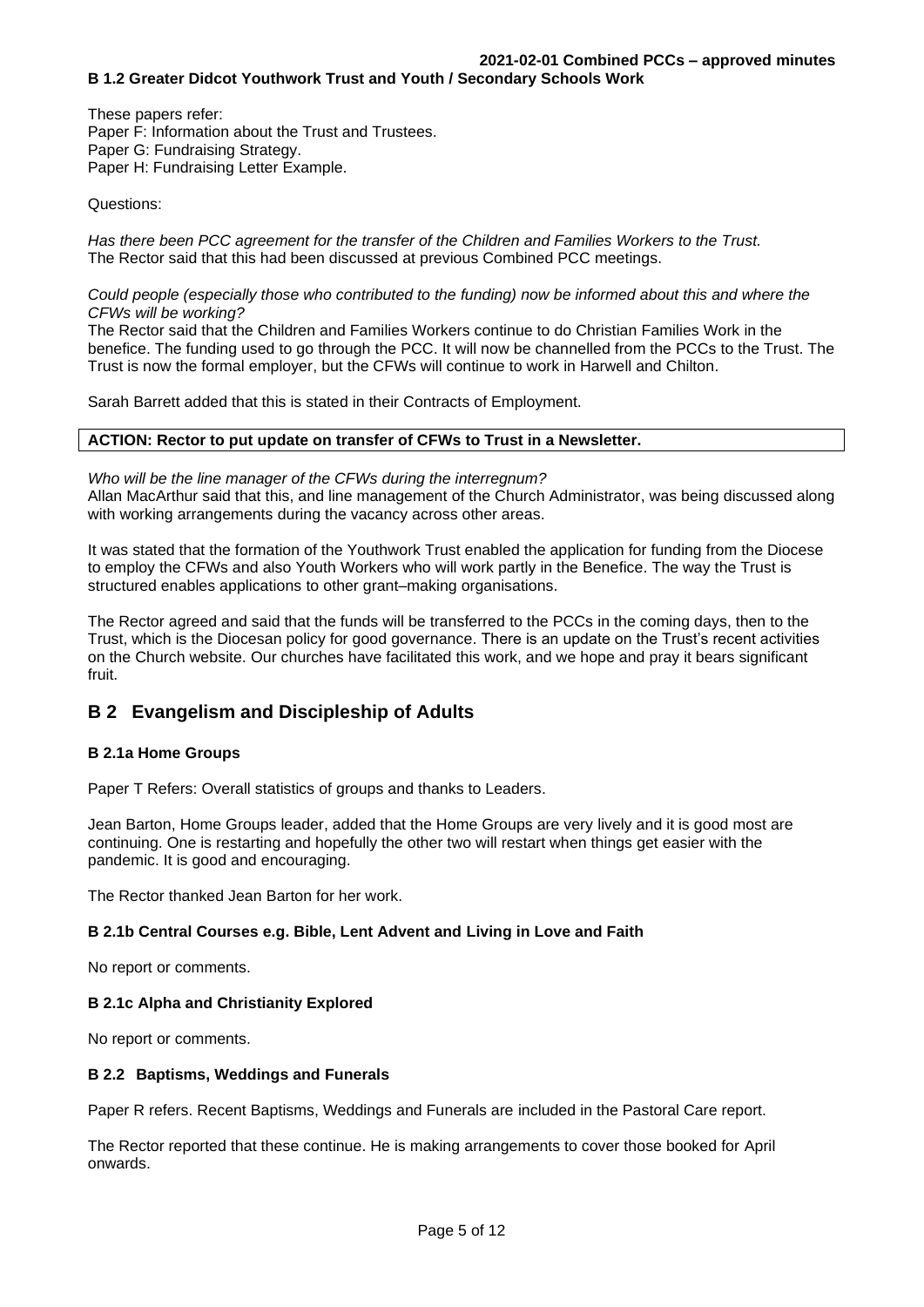### **B 2.3a CAP Money Courses**

Paper Q refers: CAP money courses run and planned.

There were no comments.

# **B 2.3.2 CAP Centre and B 2.3.3 Didcot Emergency Foodbank**

No report or comments.

### **B 2.4 Social and Community**

#### **Songs of Praise 5th June 2022**

Jane Woolley said that the date of the Feast has been changed this year from the May bank holiday to the Queen's Diamond Jubilee Weekend.

Jane Woolley and the Church Administrator have been approached by the Feast Committee about using the Feast craft marquee for a Songs of Praise service or similar on the next evening.

Discussion ensued including:

- Previous Jubilee events.
- The requirements for the service including musicians.
- Church members are also helping the Church and other organisations at the Feast and the D Day Service on the evening of the 4<sup>th</sup> June.

The Rector suggested that the Senior Leadership Team decides if there should be a Songs of Praise. **No Objections.** 

#### **Harwell Feast 4th June 2022**

Jane Woolley said that we usually supply help to the refreshments stall. It is in the name of Harwell and Chilton Churches though some of the volunteers do not attend church. She asked if we should do the same this year?

**There was a general sense of agreement and no objections.**

# **B 3 Pastoral Care**

Paper R refers: The paper conveyed thanks to all who carry out Pastoral Care, and covered recruitment of a new leader for Harwell and of more carers. Also visiting and staying in touch, Communions at Alma Barn and home Communions, weddings, funerals and bereavement care, and Generation Gold, Harvest, and Advent.

Pam Rolls reported that the Harwell Standing Committee had met to discuss recruitment of a new head of the Harwell Pastoral Care Team.

We should rejoice that Generation Gold has met face-to-face a couple of times, people were thrilled to meet up, though they appreciated the visits and gifts that had replaced the services during the pandemic restrictions.

# **B 4 World Mission**

Yvonne Sanderson reported that the World Mission Group will meet in March. Currently 3 or 4 people attend and more would be welcome. The Rector said that people who have arrived in the Benefice in the last few years may be interested.

# **B 5 Worship Services**

# **B 5.1 Review of Service Pattern**

No report or comments.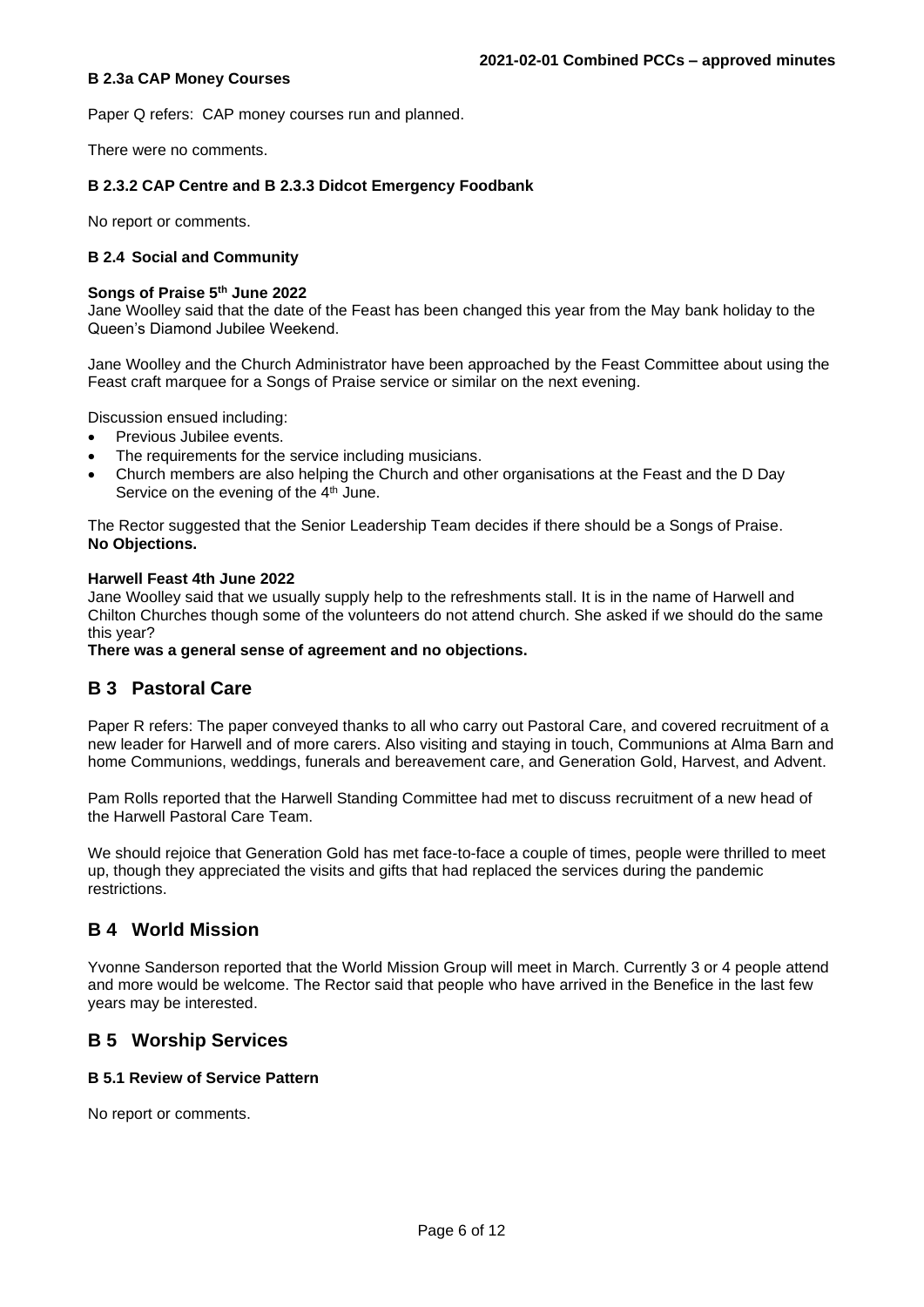These papers refer: Paper I: Record of Discussion on Service Pattern Review and Didcot Ministry and Mission. Paper J: Interregnum and Recruitment.

No comments.

# **B 5.3 Proposals for the Revisions to Current Service Pattern and Next Steps**

These papers refer: Paper N: Service Pattern Modification Proposal BHMRR Paper O: Service Pattern Modification Proposal JSB Paper V: JSB Proposed Harwell Morning Service Outlines Paper W: Service Pattern Modification Proposal WCL Paper X: Decision Making Process

The Rector said that we have run the current pattern of services since September subject to review. Feedback has been collected from the congregation and leaders. There was a preliminary discussion at the Away Day (see above) and a request for proposals was issued.

Three proposals were received: BHMRR, JSB and WCL. Proposal WCL is related to proposal BHMRR so will be tabled as an amendment to proposal BHMRR. This also gives a simpler voting process. No amendments have been received to proposal JSB.

These proposals and amendments are now tabled so belong to the meeting not the original proposers.

Unless there is a majority in favour of one of the proposals, the current service pattern will continue. This is not an ideal situation and one which the proposals attempt to address.

Each proposal and amendments were presented and discussed:

# **PROPOSAL BHMRR**

The proposed pattern of service is (full details are in paper N):

| <b>Sunday of the Month</b> | 11.00 am Harwell                           | 9.30 am Chilton                                                                       |  |
|----------------------------|--------------------------------------------|---------------------------------------------------------------------------------------|--|
| First                      | All Age/Interactive                        | <b>Holy Communion</b>                                                                 |  |
| Second                     | <b>Holy Communion</b>                      | Morning Worship followed by<br>10.30 am All Age/Interactive in<br><b>Village Hall</b> |  |
| Third                      | All Age/Interactive                        | <b>Holy Communion</b>                                                                 |  |
| Fourth                     | Morning Worship                            | All Age/Interactive in church                                                         |  |
| (Fifth)                    | (Holy Communion or All<br>Age/Interactive) | (Morning Worship)                                                                     |  |

Tony Hughes introduced this proposal on behalf of Hazel Benton, himself, Pat Moseley, Pam Rolls and Jan Radford and answered questions.

Discussion ensued including these broad subjects:

- Church members returning post-restrictions at Chilton may want to try out the interactive services.
- The next phase should still be a trial with evaluation.
- The Chilton congregation would be sad not to be part of an intergenerational congregation.
- Whether Chilton Church had enough space for an interactive service with groups for all families in the Benefice.
- The number of interactive services per year for each proposed pattern.
- Providing enough preachers and leaders for interactive and morning worship services each week may be challenging - Jonathan and Dawn will have left, and leaders may have other roles during the interregnum.
- The Praise Parties are mainly song-based with no sermon or groups and need fewer leaders.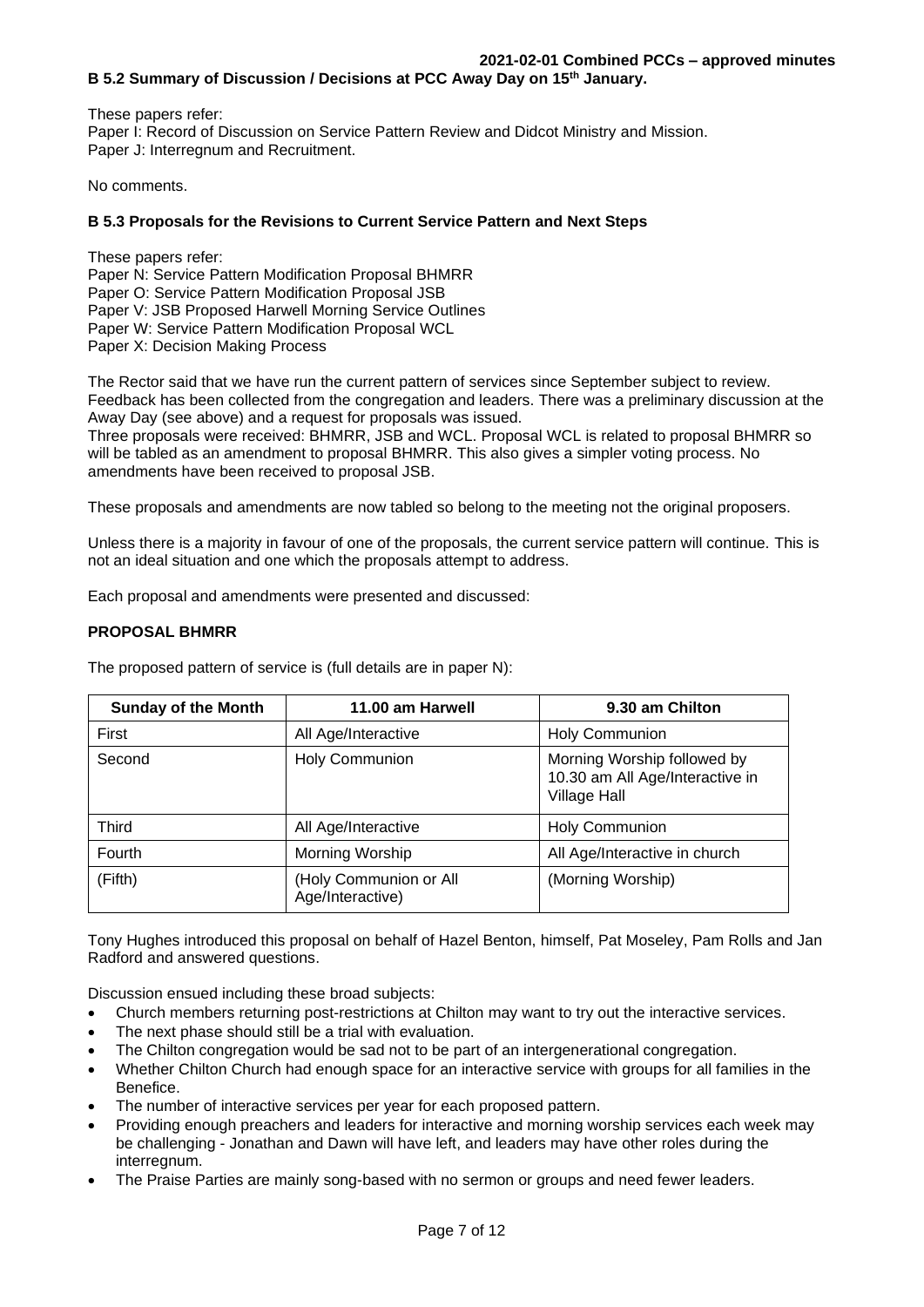- The number and type of adaptations to the pattern for festivals such as Harvest, Toy Service, Christingle and baptisms including changes of location and type.
- The content of services front facing, Interactive, family service or all-age would be decided by the people running them, not by the PCCs. However, the number of leaders and what types of service each can run will determine what can be run.
- Too much variation in service time or location could confuse new people and they may not attend. Sundays have many alternative activities. A constant time and location for each service type is better to attract new people and retain current attendees.
- Sarah's and Melanie's work during the lockdown retained most of the young families who attend church activities – other churches have fewer families post lockdown.
- Harwell Interactive Service and Pebbles Family Service were well attended we should be mindful of what we see working and why.

# **AMMENDMENT WCL**

# **This proposal amends proposal BHMRR.**

The proposed pattern of service is (details are in paper W):

| Sunday of<br>the Month | Harwell 10.30am                  | Chilton 10.30am                                 |  |  |
|------------------------|----------------------------------|-------------------------------------------------|--|--|
| First                  | Interactive                      | Traditional e.g. Holy Communion                 |  |  |
| Second                 | Traditional e.g. Holy Communion  | Interactive in village hall (nothing in church) |  |  |
| <b>Third</b>           | Interactive                      | Traditional e.g. Morning Worship                |  |  |
| Fourth                 | Traditional e.g. Morning Worship | Interactive in village hall (nothing in church) |  |  |
| (Fifth)                | (Interactive)                    | (Traditional e.g. Morning Worship BCP)          |  |  |

Jane Woolley introduced this proposal on behalf of herself, Phil Corbishley and Becca Lewis and answered questions.

Discussion ensued including these broad subjects:

- Chilton Village Hall should be able to hold all families from Harwell and Chilton for interactive services.
- Chilton Church should be able to hold all Benefice families for a front facing service.
- Most of the Chilton families go to interactive service at Harwell.
- Whether the Chilton congregation would be content to exchange two services in church per month for a more suitable venue for interactive family services.
- The preferences of the Chilton congregation for traditional or interactive services and if there should be further consultation with the Chilton congregation before going ahead.
- The Rector said that we need to make decisions rather than consult further with the Chilton congregation as suggested. No decision would effectively be a decision to continue as now. Some people will be unhappy whatever is decided.

# **VOTE ON WCL AMENDMENTS TO PROPOSAL BHMRR:**

# **FIRST AMENDMENT:**

On the second and fourth Sundays, the "all age/interactive" service at Chilton would be in the village hall at 10.30am and would replace the 9.30am service in the church.

# **Straw Poll of CPCC: Carried.**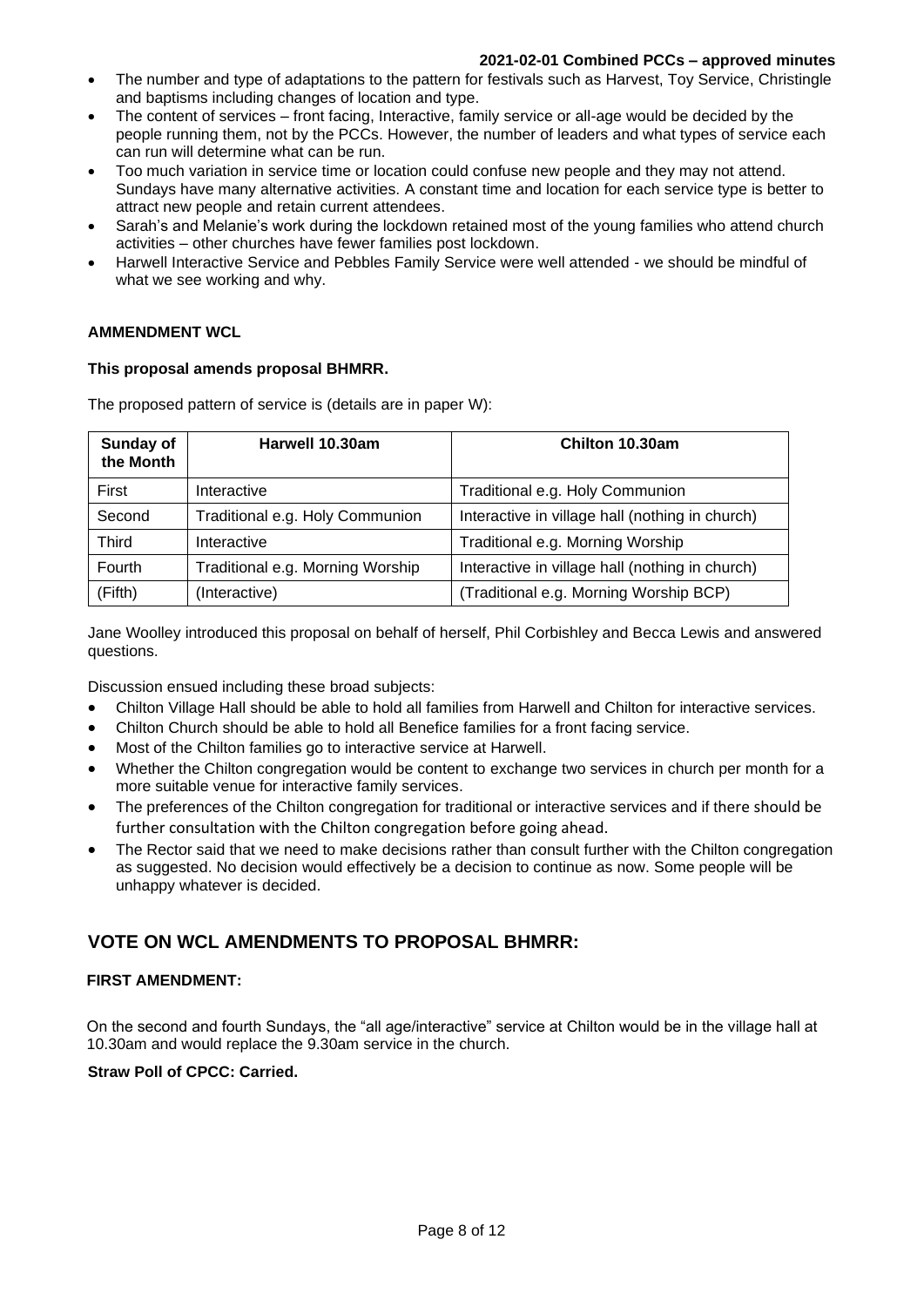| <b>Resolution</b> | Proposal BHMRR is amended: On the second and fourth Sundays, the<br>"all age/interactive" service at Chilton would be in the village hall at<br>10.30am and would replace the 9.30am service in the church. |  |  |                       |                                          |
|-------------------|-------------------------------------------------------------------------------------------------------------------------------------------------------------------------------------------------------------|--|--|-----------------------|------------------------------------------|
| <b>Proposed</b>   | <b>Meeting</b>                                                                                                                                                                                              |  |  | Passed by<br>the JPCC | 8 for, one<br>against, 2<br>abstentions. |

**SECOND AMENDMENT:** All Sunday morning services (whether at Harwell or Chilton) would start at 10.30am.

**Straw Poll of CPCC: Carried.**

| <b>Resolution</b> | Proposal BHMRR is amended: All Sunday morning services (whether at<br>Harwell or Chilton) would start at 10.30am |  |                |                       |                                    |
|-------------------|------------------------------------------------------------------------------------------------------------------|--|----------------|-----------------------|------------------------------------|
| <b>Proposed</b>   | <b>Meeting</b>                                                                                                   |  | $\blacksquare$ | Passed by<br>the JPCC | 7 for, 3 against,<br>1 abstention. |

# **PROPOSAL JSB**

The proposed pattern of service is (details are in papers O and V):

|   | 9.30am                               | 10.30am                        |                                     | 11am                                   | 6.00pm                              |  |
|---|--------------------------------------|--------------------------------|-------------------------------------|----------------------------------------|-------------------------------------|--|
|   | Chilton                              |                                |                                     | <b>Harwell</b>                         |                                     |  |
|   | <b>All Saints'</b>                   | Chilton<br><b>Village Hall</b> | <b>St Matthew's</b>                 |                                        |                                     |  |
| 1 | <b>Holy Communion</b>                |                                | <b>Family Praise</b>                | Morning Worship +<br>groups            | <b>Evening Prayer</b>               |  |
| 2 | Morning Worship <sup>(2)</sup>       | Family<br>Service              | Family welcome<br>$(Iow-key)^{(3)}$ | Holy Communion (no<br>groups)          | <b>Evening Prayer</b><br><b>BCP</b> |  |
| 3 | <b>Holy Communion</b>                |                                | <b>Family Praise</b>                | Morning Worship +<br>groups            | <b>Evening Prayer</b>               |  |
| 4 | Morning Worship<br>or Family Service |                                | <b>Family Praise</b>                | <b>Family Service</b>                  | Holy<br>Communion                   |  |
| 5 | Morning Worship                      |                                | <b>Family Praise</b>                | <b>Family Communion</b><br>(no groups) | <b>Evening Prayer</b>               |  |

The Rector introduced this proposal on behalf of himself, Sarah Barrett and Brendan Bailey and answered questions.

Discussion ensued including these broad subjects:

- A 2/3 to 1/3 mix of locations for interactive services more fairly reflects the number of families in each parish than 50-50.
- The type of each service could be modified from formal to interactive in light of experience and as preferences become apparent.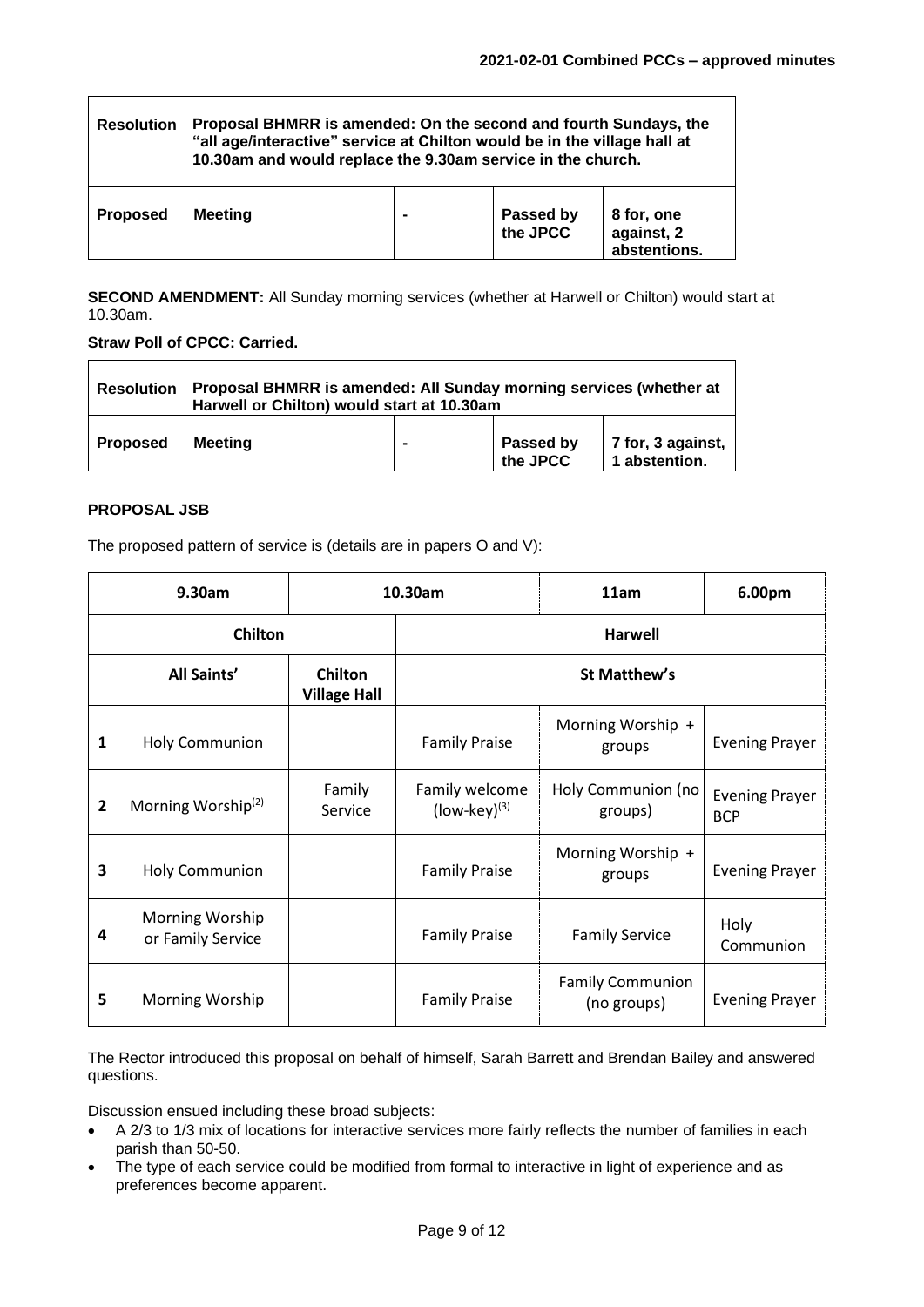#### **2021-02-01 Combined PCCs – approved minutes**

- The change between Family Praise and Morning Worship at Harwell: Family Praise could end with a quiet song, then the children could go to their groups marking an obvious end. The organ could start playing to change the mood.
- Any family-oriented service will have loud conversations and noise from both children and adults. People wanting a quiet start could go to other services.
- The timing of the two morning services at Harwell will need leaders to be disciplined about starting on time and the congregation to arrive on time.
- There would be a three-week gap between group sessions for months with five Sundays.

#### **AMENDMENT TO PROPOSAL JSB**

It was suggested that the WCL amendment should also be considered as an amendment to proposal JSB, since its provisions appeared to be what was preferred by the Chilton community. It was stated that the WCL amendment would not fit with the JSB proposal unless other changes were made as well. There was therefore no vote on this suggestion. No other amendment to proposal JSB was tabled.

A PCC member expressed concern that the discussions were not leading to easy agreement, and proposed that an external facilitator might help us to reach a fair conclusion. This suggestion was not taken up.

Tony Hughes then proposed that we save time and further debate by adopting proposal JSB as it stands for a trial for say two months, with no further vote on proposal BHMRR, and then review how things are working out. It was pointed out that the interregnum will start in less than two months, when further discussion and changes would be more difficult, and it was stated that that it is not possible to make any changes to the pattern of services during an interregnum (See footnote<sup>1</sup> for the record). This proposal to defer a formal vote was not accepted.

The Rector said that we would continue with the voting process as previously agreed. After some further discussion voting took place.

# **VOTE OF PROPOSAL BHMRR AND AMENDMENT WCL AGAINST PROPOSAL JSB**

#### **Straw Poll of CPCC: Majority in favour of JSB.**

| <b>JPCC Vote:</b> | <b>JSB 9</b><br><b>BHMRR</b> | <b>ABSTENTION:</b> |  |
|-------------------|------------------------------|--------------------|--|

# **VOTE TO ADOPT PROPOSAL JSB**

**Straw Poll of CPCC: CARRIED**

| <b>Resolution</b> | To Change the Service Pattern in the Benefice to Proposal JSB as<br><b>Described in Paper O</b> |  |  |  |              |
|-------------------|-------------------------------------------------------------------------------------------------|--|--|--|--------------|
| <b>Proposed</b>   | Passed by<br>the JPCC<br>9 for, none<br>Meeting<br>$\blacksquare$<br>against, 2                 |  |  |  | abstentions. |

The Rector said that we will continue to adapt the pattern, and have made as good a decision as we can.

<sup>1</sup> There is in fact flexibility to modify the pattern of services if necessary. The Dorchester Vacancy Guidelines say on p.7 "As far as possible, your regular service pattern should be maintained: this is not the time to make radical changes, although you may need some flexibility".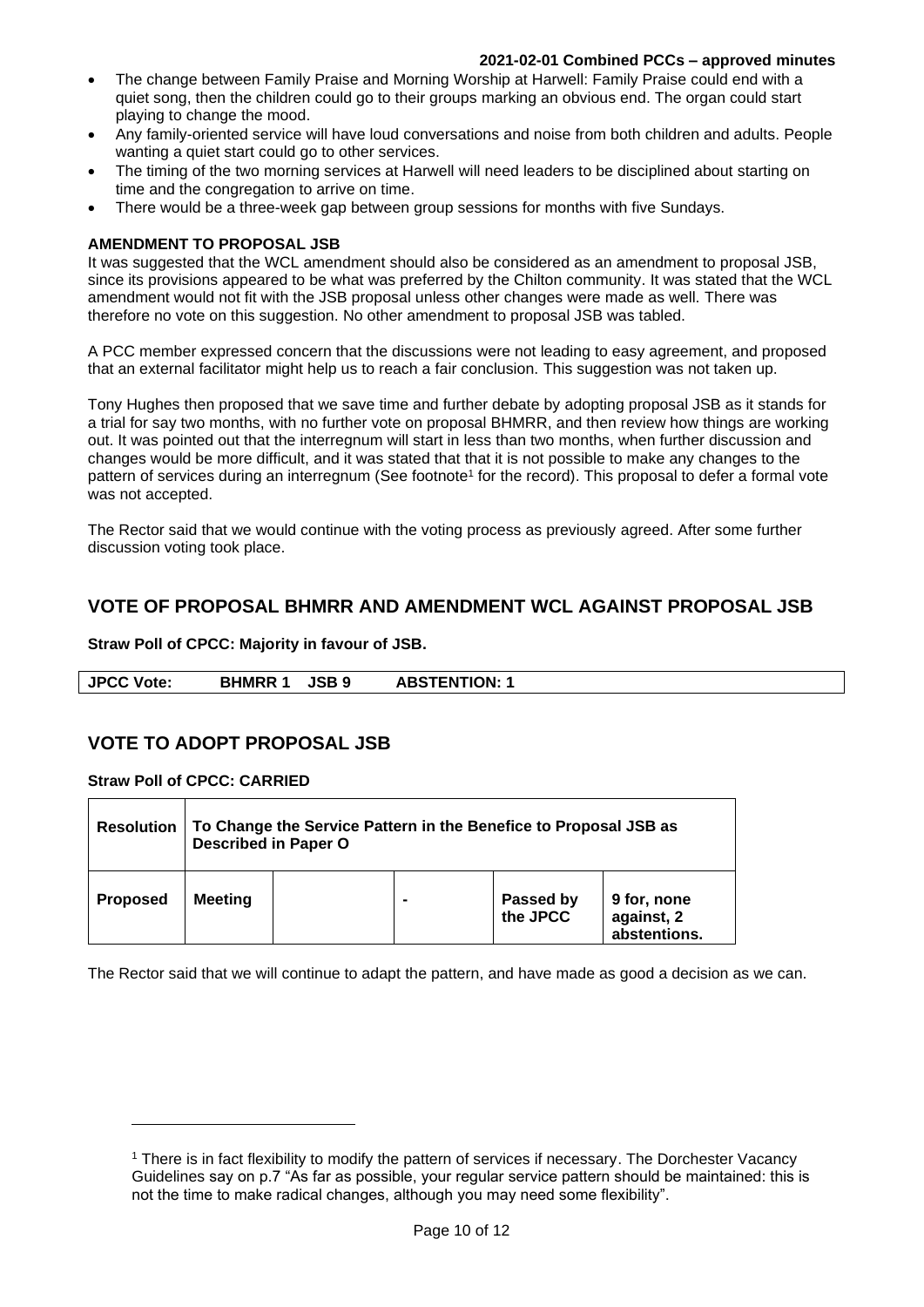# **C 1 Communications and Operations**

# **C 1.1 Update and Plans**

Paper E refers: Communications and Operations report: Weekly and other services, Ridgeway Broadsheet, Christmas and Easter Cards, Occasional Offices, GDPR, Church Hall and Other activities.

The Rector thanked the Deborah Evans, Church Administrator for her report and work.

### **C 1.2 General Data Protection Regulations**

The Rector said that the Data Protection policy is an ongoing project.

# **C 2 Stewardship and Finances**

### **C 2.1 Update and Plans and Benefice Share**

The Benefice share was considered at the joint part of the November Individual PCC meetings, and both parishes are aiming to pay the share in full.

# **C 3 Safeguarding**

### **C 3.1 Update and Plans and C 3.2 Appointment of a New Safeguarding Officer**

Paper B refers: DBS checks renewal time, DBS Update Service, the Safeguarding dashboard, vulnerable adults, Social Media policy, Recruitment of Second Safeguarding Officer.

Judy Gold highlighted the following from her report and answered questions:

- Second Safeguarding Officer the Rector said that a meeting is scheduled to discuss this vacancy and others. He thanked Judy Gold for performing this role alone for so long. She said that she is happy to continue for now.
- New 3-year renewal for DBS Certificates Judy encouraged everyone to join the update service when they can, which they can apply to do for up to 30 days after a new DBS application.
- Social Media Policy. The Rector said that other organisations will have similar policies so we could adapt one if required. A link to social media on the Diocesan website was found during the meeting.
- Safeguarding Dashboard Judith Russell is helping with this.
- Clergy DBS checks are looked after by the Diocese.

The Rector thanked Judy Gold for her work.

# **C 4 Staffing and Leadership**

#### **C 4.1 Update and Plans**

#### **New Children and Families Worker**

The Rector welcomed Brendan Bailey as the new jobshare Children and Families Worker who will be working with Sarah Barrett. He has been very busy already.

#### **New PCC member**

The Rector welcomed Naomi Gibson who has been co-opted on to All Saints' PCC as Secretary. It is good to see her return to All Saints' PCC.

#### **C 4.2 Employment Committee**

Paper S was noted: Updates from Employment Group – New Children and Families Worker, Didcot Youthwork Trust, Departure of Rector.

There were no comments or questions.